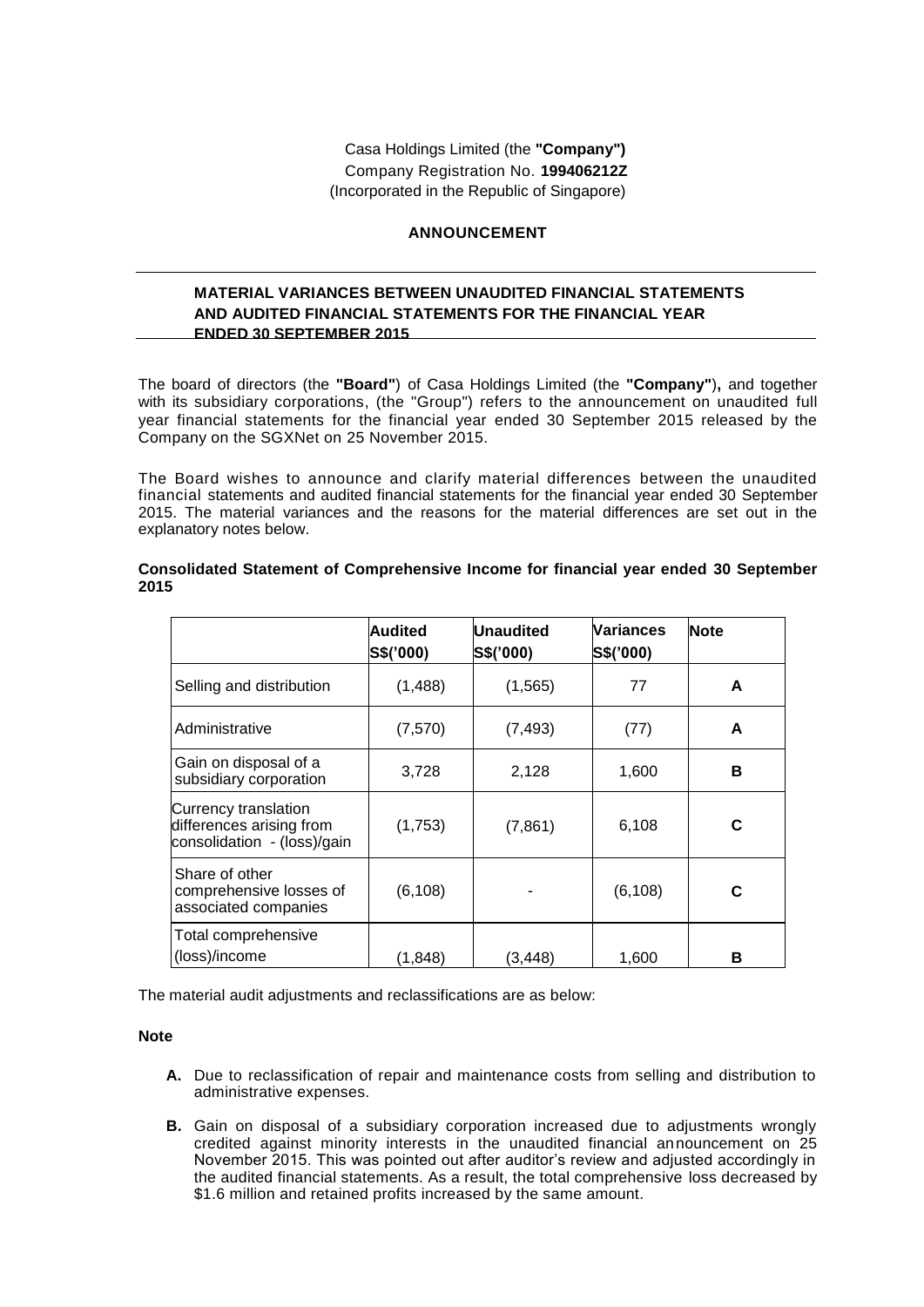**C.** Currency translation differences arising from consolidation - (loss)/gain decreased due to reclassification of \$6.1 million to share of other comprehensive losses of associated companies. This will better present the currency translation differences arising from consolidation of associated companies using equity method.

|                                      | <b>Audited</b><br>S\$('000) | <b>Unaudited</b><br>S\$('000) | <b>Variances</b><br>S\$('000) | <b>Note</b> |
|--------------------------------------|-----------------------------|-------------------------------|-------------------------------|-------------|
| <b>Non-current liabilities</b>       |                             |                               |                               |             |
| Other payables                       | 3,005                       | 3,165                         | (160)                         | D           |
| Provisions                           | 160                         |                               | 160                           | D           |
| <b>Equity</b>                        |                             |                               |                               |             |
| Retained profits                     | 36,554                      | 34,954                        | 1,600                         |             |
|                                      |                             |                               |                               |             |
| Non-controlling<br><b>linterests</b> | 4,866                       | 6,466                         | (1,600)                       | А           |

## **Statements of Group Financial Position for financial year ended 30 September 2015**

## **Statements of Company Financial Position for financial year ended 30 September 2015**

|                                            | <b>Audited</b><br>S\$('000) | <b>Unaudited</b><br>S\$('000) | <b>Variances</b><br>S\$('000) | <b>Note</b> |
|--------------------------------------------|-----------------------------|-------------------------------|-------------------------------|-------------|
| <b>Current assets</b>                      |                             |                               |                               |             |
| Trade and other receivables                | 8,403                       | 82                            | 8,321                         | Е           |
| Amount due from<br>subsidiary corporations |                             | 8,321                         | (8,321)                       | Е           |
| <b>Current liabilities</b>                 |                             |                               |                               |             |
| Trade and other payables                   | 7,525                       | 200                           | 7,325                         | F           |
| Amount due to subsidiary<br>corporations   |                             | 7,325                         | (7, 325)                      | F           |

Note

- **D.** Provision for demolition costs is reclassified from other payables to better reflect the nature of the line items. The former is a future event that has yet to occur and based on estimation while the latter had already occurred and no estimation is required.
- **E.** Trade and other receivables increased by \$8.3 million due to reclassification from amount due from subsidiary corporations to comply with FRS 1: Presentation of Financial Statements, paragraph 78(b).
- **F.** Trade and other payables increased by \$7.3 million due to reclassification from amount due to subsidiary corporations to comply with FRS 1: Presentation of Financial Statements.